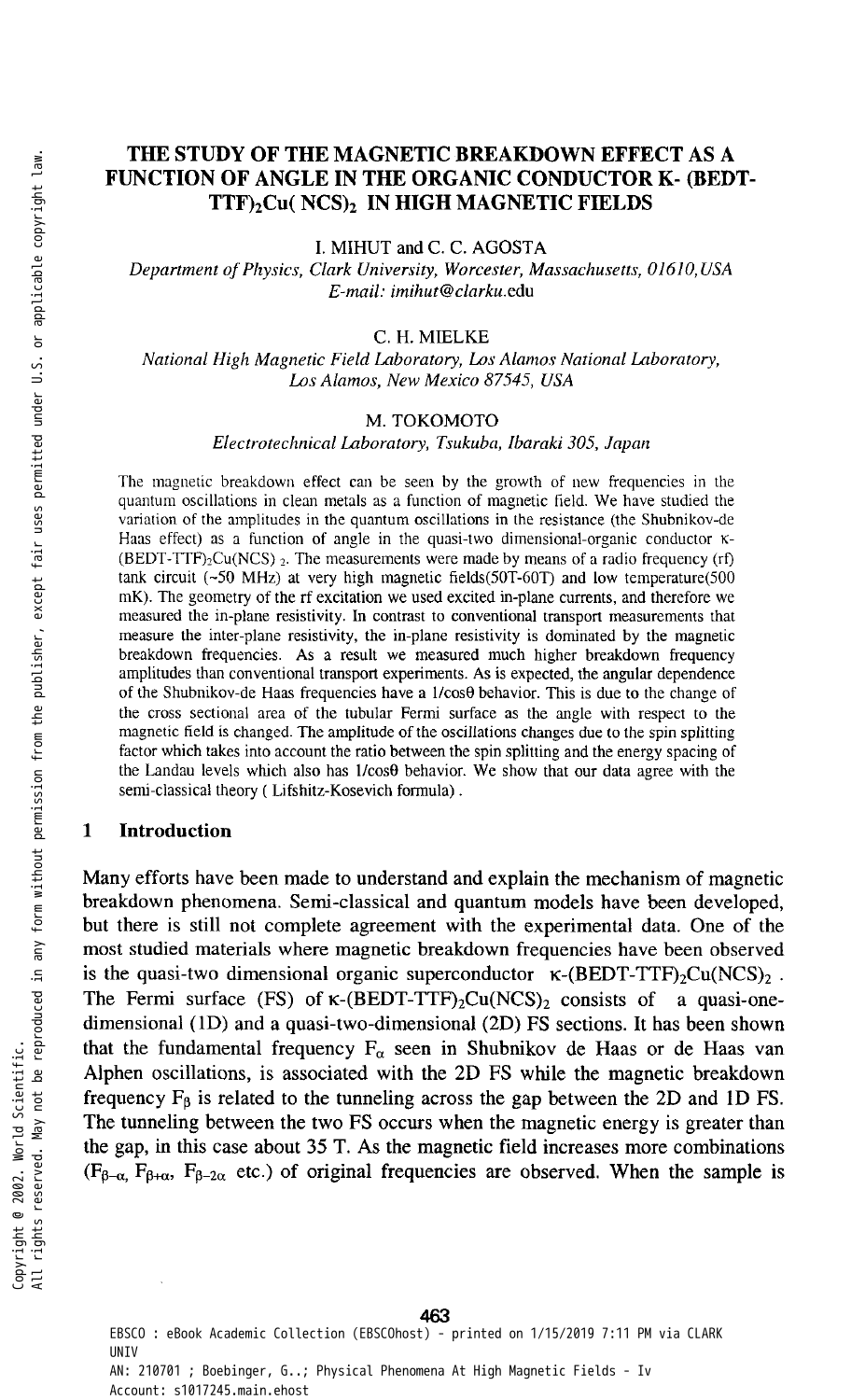rotated in the magnetic field the amplitude of the frequencies changes due to the geometry of the Fermi surface and the effects of electron spin.

We have studied the magnetic breakdown effect by measuring the quantum oscillations in the resistance in the organic conductor  $K$ - (BEDT-TTF )<sub>2</sub> Cu(NCS)<sub>2</sub> using a contact-less measurement method, called the TDO method.<sup>1</sup> In the TDO method the sample is placed in the coil of a rf tank circuit oscillating at 50 MHz. We then applied magnetic fields to the sample and measured the frequency shift of the oscillations. The sample could be rotated about the axis perpendicular to the magnetic field. We made all measurements at low temperature, below 500 mk. In contrast to conventional transport measurements that measure the inter-plane component of the resistivity, the TDO method measures the in-plane resistivity. Using the TDO method we found that the magnetic breakdown frequencies are much more dominant than in conventional transport measurements. Our goal was to measure ratio of the amplitudes of quantum oscillations as a function of angle.

# 2 Experimental Details

The sample was placed in the one of two1 mm dia. counter -wound coils of the selfresonant tank circuit.<sup>1</sup> The angle was changed by fixing the set of balanced coils on a platform, which had the flexibility of rotating approximately  $(+30^0, -30^0)$  with respect to the magnetic field. The frequencies and the amplitudes of the circuit oscillations were measured after the signal from the TDO circuit was routed through a series of amplifiers and mixer.<sup>1</sup> The measurements were done in 50 T pulse magnet at the NHMFL with 38 ms rise-time and decay over 500 ms and at temperature below 500 mK.

# **3 Results and Discussion**

# *3.1 Contact-less measurement method versus 4-lead conventional measurement method.*

Oscillations in the resistance using both a conventional four lead transport technique and a contact-less TDO measurement technique are shown in Fig 1. The measurements are taken close to zero angle meaning the conducting planes are perpendicular to the field. It can be clearly seen that at the same temperature and at high magnetic field, the amplitude of breakdown SdH oscillations as compared to  $\alpha$ -oscillations are much stronger using the TDO technique. It is not well understood why this is true.

# *3.2 Magnetic breakdown frequencies as a function of angle*

In order to investigate the magnetic breakdown effect we carried out angle dependent measurements. The SdH frequencies were calculated by a fast Fourier transform (FFT). It has already been determined that the angular dependence of the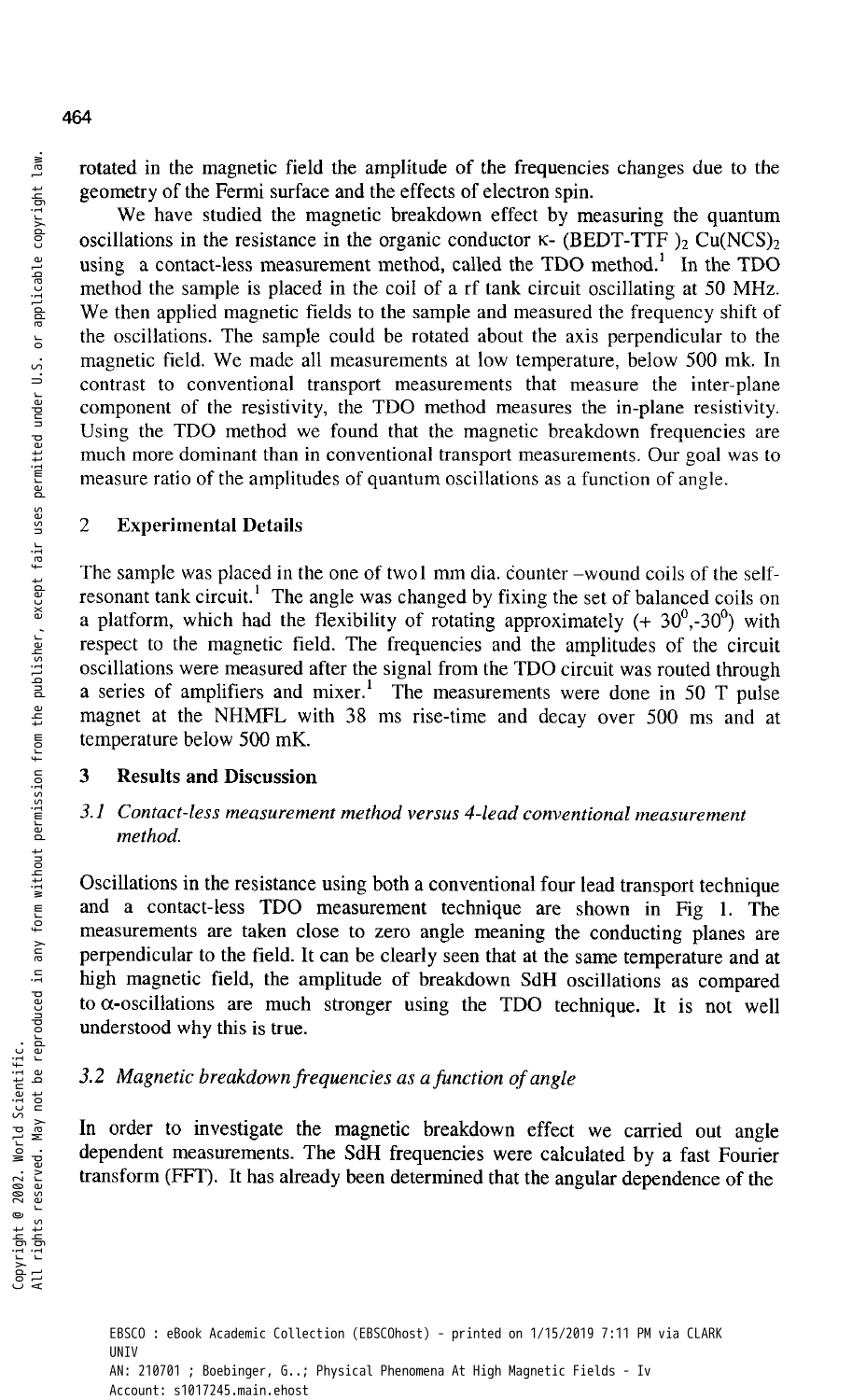

Figure 1: The large oscillations were measured using the 4-lead measurement method and the predominant frequency is the a-frequency. The small oscillations were taken using the TDO method besides the  $\alpha$ -frequency in the magnetic breakdown oscillations were clearly seen.

 $\alpha$  -frequency (F<sub> $\alpha$ </sub>) obeys a (1/cos  $\theta$ )-law.<sup>3</sup> We used this result to measure the orientation of our sample. The magnetic breakdown frequencies as a function of angle are shown in Fig. 2 (a-c). Previous work done by Meyer et al.,<sup>4</sup> shows that the breakdown frequency  $F_\beta$  follows the (1/cos  $\theta$ )-law. Our data suggest the same behavior (Fig. 2(a)). In addition to the angular dependency of the  $F_8$  we present the angular dependency of the breakdown frequencies  $F_{\beta-\alpha}$  and  $F_{\beta+\alpha}$ . The (1/cos  $\theta$ )-law is also suggested for these frequencies(Fig 2 (b-c)).

#### *3.3 Amplitude of magnetic breakdown frequencies versus angle*

To study the evolution of the amplitudes of the breakdown frequencies as a function of angle we measured the amplitude of the oscillations using a FFT. The amplitudes of each of the frequencies were normalized by the amplitude of the  $\alpha$  frequency to allow us to compare results with different samples and runs. In Fig. 3, we present the ratio of the  $(\beta-\alpha)/\alpha$ ,  $\beta/\alpha$ - and  $(\beta+\alpha)/\alpha$  - amplitudes versus angle. At high angles, the amplitude of the  $(\beta-\alpha)$  -orbit is larger than the amplitude of  $(\beta+\alpha)$  -orbit, but smaller than the amplitude of the the  $\beta$ -orbit. As the sample is rotated towards the perpendicular direction on the magnetic field, the amplitude of the ( $\beta-\alpha$ -orbit increases while the amplitude of the  $\beta$ -orbit decreases considerably. At zero angle, the dominant amplitude is the  $(\beta-\alpha)$  -orbit. The amplitude of the  $(\beta+\alpha)$  -orbit does not vary dramatically and it has a minimum around 17<sup>o</sup>.

#### *3.4 Comparasion of the experimental data to the semi-classical theory*

The changes in the quantum oscillations of the resistance when the magnetic field is tilted can be explained as a consequence of the spin splitting of the Landau levels. In the calculated amplitudes for different orbits, this effect is included by the well-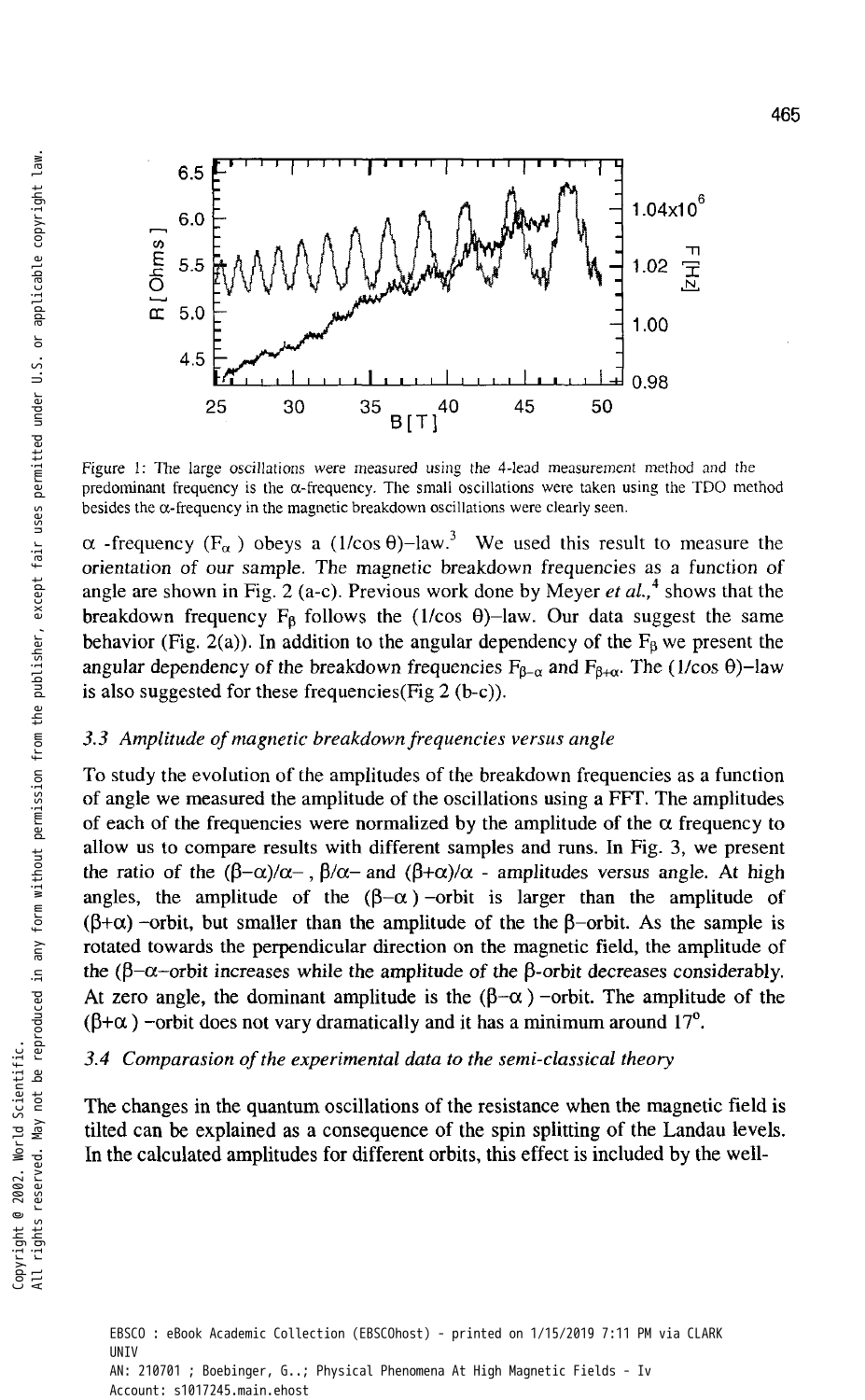

EBSCO : eBook Academic Collection (EBSCOhost) - printed on 1/15/2019 7:11 PM via CLARK UNIV AN: 210701 ; Boebinger, G..; Physical Phenomena At High Magnetic Fields - Iv Account: s1017245.main.ehost

466